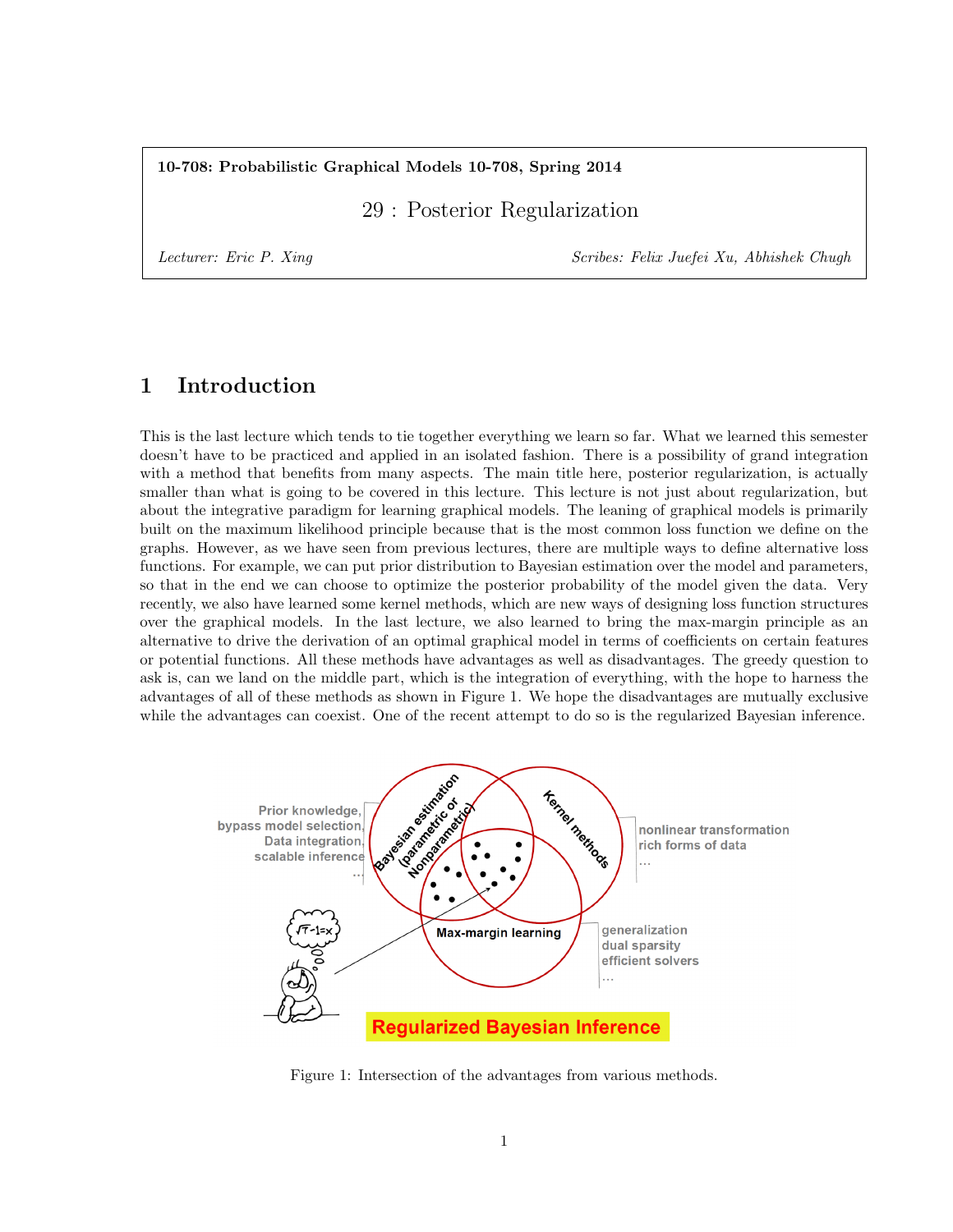## 2 Bayesian Inference

The Bayesian inference depends on a prior distribution over the model, and a likelihood function of the data given the model. This, in many cases, is a designed distribution, which means that depending on prior distribution over the model, prior knowledge can be encoded in the design. The goal is to find the tradeoff between the evidence and the prior knowledge. This is a very common model and we can see Bayesian versions of almost everything, e.g. Baeysian logistic regression, LDA is a Bayesian version of older dictionary learning (latent semantic indexing), and non-parametric Bayesian models which gives more flexibility.

Bayesian inference is a coherent framework of dealing with uncertainties:

$$
p(\mathcal{M}|\mathbf{x}) = \frac{p(\mathbf{x}|\mathcal{M})\pi(\mathcal{M})}{\int p(\mathbf{x}|\mathcal{M})\pi(\mathcal{M})d\mathcal{M}}
$$
(1)

where  $\mathcal M$  is a model from some hypothesis space and  $\bf x$  is observed data. Bayes' rule offers a mathematically rigorous computational mechanism for combining prior knowledge with incoming evidence.

**Parametric Bayesian Inference:** If the model  $M$  is represented as a finite set of parameters, then you can write down the prior  $\pi(\theta)$  on just the parameters  $\theta$ . The posterior distribution is:

$$
p(\theta|\mathbf{x}) = \frac{p(\mathbf{x}|\theta)\pi(\theta)}{\int p(\mathbf{x}|\theta)\pi(\theta)d\theta} \propto p(\mathbf{x}|\theta)\pi(\theta)
$$
\n(2)

Here are some examples of conjugacy in picking the appropriate prior.

- Gaussian distribution prior + 2D Gaussian likelihood  $\rightarrow$  Gaussian posterior distribution
- Dirichlet distribution prior + 2D Multinomial likelihood  $\rightarrow$  Dirichlet posterior distribution
- Sparsity-inducing priors  $+$  some likelihood models  $\rightarrow$  Sparse Bayesian inference

**Nonparametric Bayesian Inference:** If the model  $M$  is rich with an infinite set of parameters, we can bring priors that are non-parametric. With that, we can obtain posterior distribution of the model as follows:

$$
p(\mathcal{M}|\mathbf{x}) = \frac{p(\mathbf{x}|\mathcal{M})\pi(\mathcal{M})}{\int p(\mathbf{x}|\mathcal{M})\pi(\mathcal{M})d\mathcal{M}} \propto p(\mathbf{x}|\mathcal{M})\pi(\mathcal{M})
$$
(3)

Here, the  $\theta$  is replaced by M because not only the parameters  $\theta$  are to be estimated, but also the model M itself can also be a random variable and needs to be estimated.

Of course, this formula is only symbolically true. In reality, you cannot write a closed-form for something that is infinite. That is why, we resort to process definitions such as Dirichlet process, Indian buffet process, and Gaussian process. They allow you to easily construct conditional distributions of one instance given all the other instances in infinite dimensional feature space.

#### 2.1 Can We Further Control the Posterior Distribution?

Suppose we want even richer properties over the posterior distribution, for example, we want certain dimensions of the posterior to take particular values, or we want the prediction to respect some margin constraints, etc.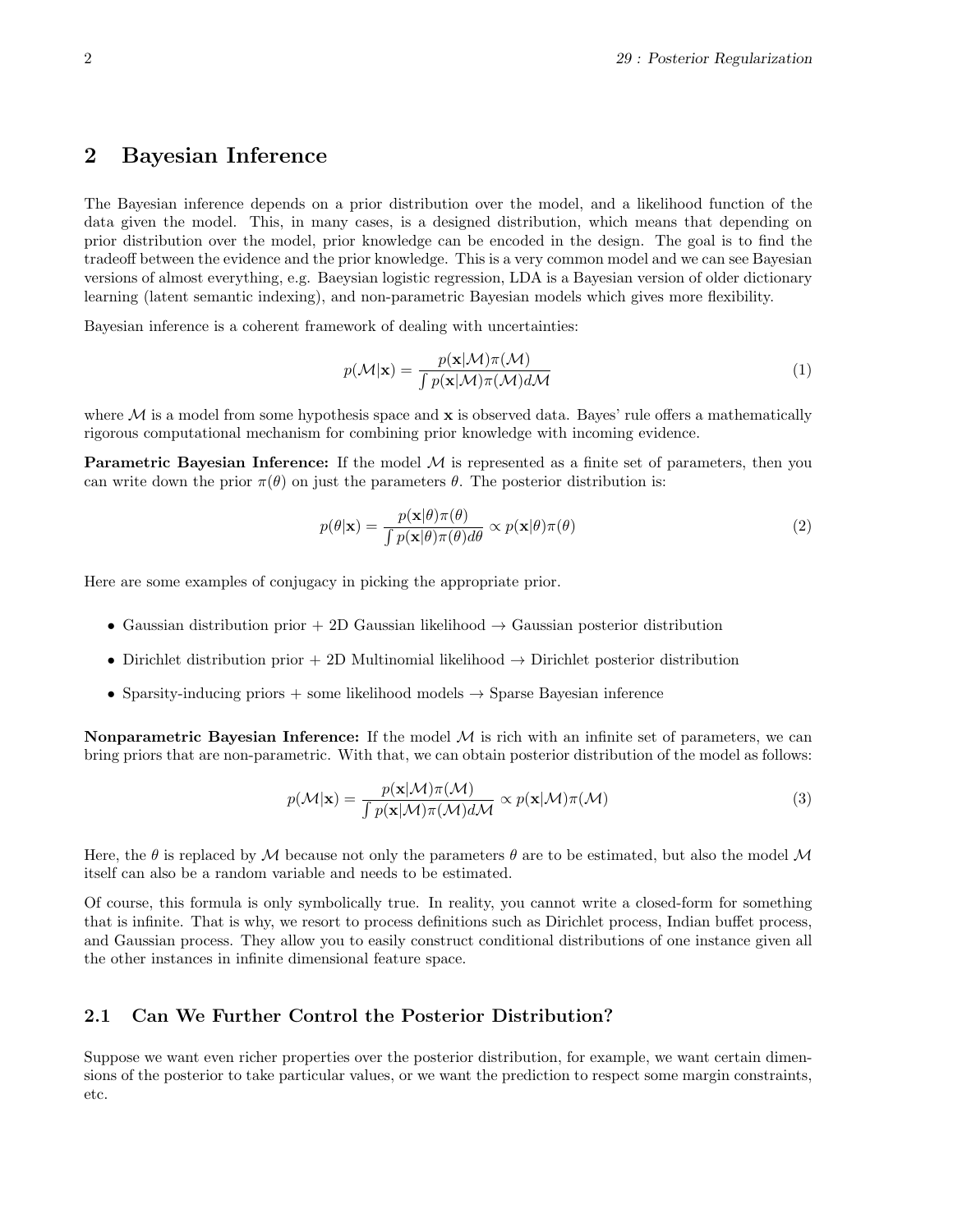It is desirable to further regularize the posterior distribution. By doing so, it gives an extra freedom to perform Bayesian inference; it is arguably more direct to control the behavior of models and it can be easier and more natural in some examples.

We want to somehow regularize the posterior distribution. Directly controlling the posterior distribution is hard because it is a "distribution", not a point estimator of a coefficient.

Hard constraint, such as Dirichlet priors, or all the value of multinomial parameters. It is difficult to put a limit on what parameter is within feasible space, and what is not. A good remedy is to look at soft constraints, where layers of feasible space is nested. Depending on where the parameter is, appropriate penalties can be applied. The soft constraints are more desirable because they provide a tradeoff between violation and fitness of the data as shown in Figure 2.



Figure 2: Difference between hard constraints and soft constraints.

After some reformulation of Bayesian inference, we can achieve a state where it is easier to further control the posterior distribution as follows. The Bayes' rule is equivalent to:

$$
\underset{p(\mathcal{M})}{\text{minimize}} \text{KL}\left(p(\mathcal{M})||\pi(\mathcal{M})\right) - \mathbb{E}_{p(\mathcal{M})}[\log p(\mathbf{x}|\mathcal{M})] \tag{4}
$$

subject to 
$$
p(\mathcal{M}) \in \mathcal{P}_{\text{prob}}
$$
 (5)

Throughout the course, we hear a lot about variational inference problems. When we do approximate inference, we usually turn it into a variational problem. It means that the solution lies in the solution to an optimization problem. Instead of dealing with the very difficult  $p$  distribution, you are now dealing with a q distribution of x which will then lead to a solution over the function of p and q. This is a typical flavor of variational solution. One example would be the KL-divergence among  $p$  and  $q$ .

The equivalent reformulation is a minimization problem of the KL-divergence between the posterior  $p(\mathcal{M})$ and the prior  $\pi(\mathcal{M})$  and minus a function of the likelihood  $\mathbb{E}_{p(\mathcal{M})}[\log p(\mathbf{x}|\mathcal{M})]$ , and such that the posterior is a valid distribution  $p(\mathcal{M}) \in \mathcal{P}_{\text{prob}}$ .

we can now cast the Bayesian inference as an optimization problem over augmented KL-divergence. In the original closed-form formulation, everything is pretty much fixed, and there is not many things we can do about it. On the other hand, the new formulation gives the freedom of the entire solution space where we can inject the control points.

E.T. Jaynes (1988): "this fresh interpretation of Bayes' theorem could make the use of Bayesian methods more attractive and widespread, and stimulate new developments in the general theory of inference".

We will show how we can manipulate this variational formulation and further control the posterior distribution as follows.

Expanding the reformulation by rewriting the likelihood term into the integral term and adding additional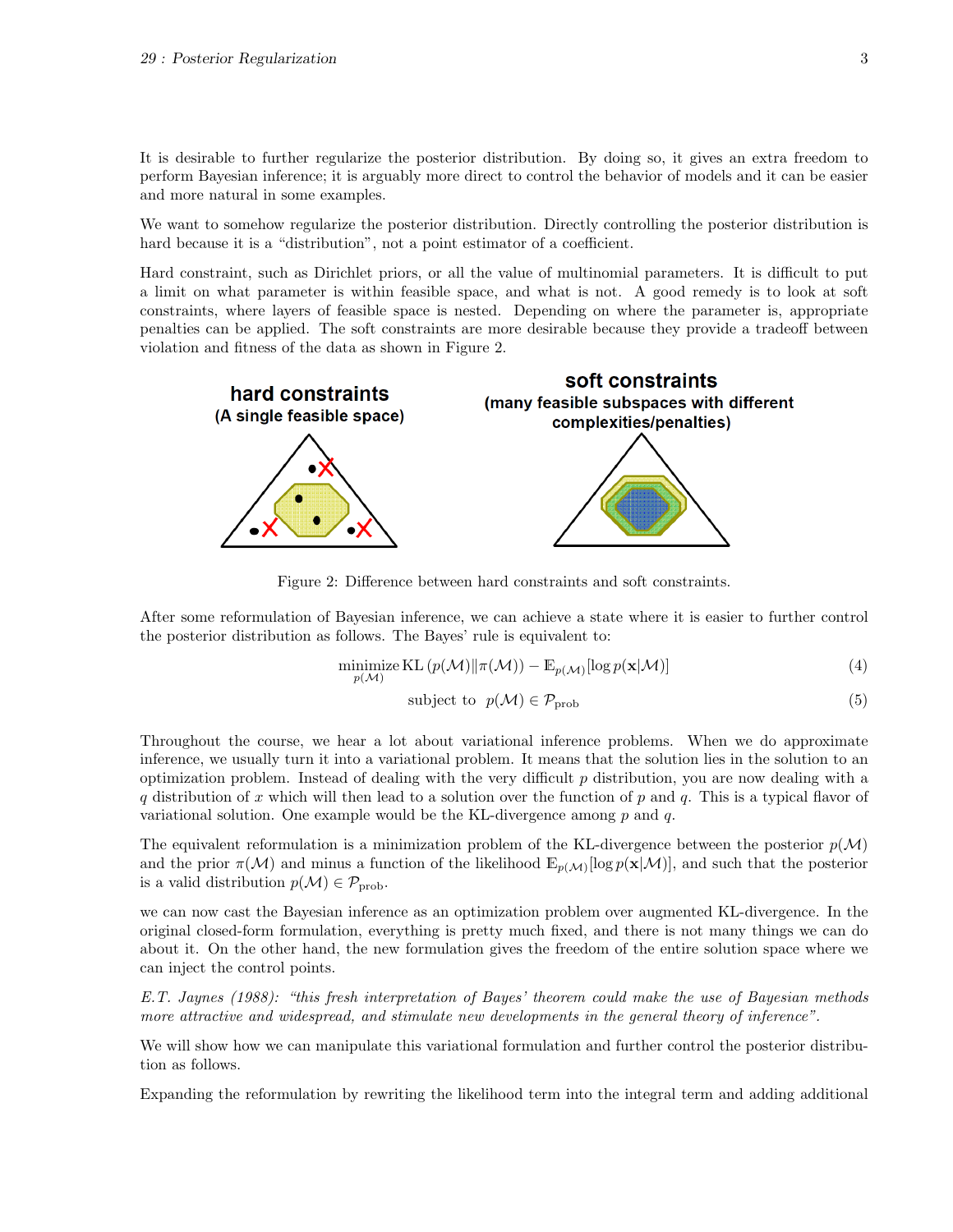slack term  $U(\xi)$ , we have:

$$
\inf_{q(\mathbf{M}),\xi} \mathrm{KL}(q(\mathbf{M}) \| \pi(\mathbf{M})) - \int_{\mathbf{M}} \log p(\mathcal{D}|\mathbf{M}) q(\mathbf{M}) d\mathbf{M} + U(\xi)
$$
\n(6)

$$
subject to q(M) \in \mathcal{P}_{\text{post}}(\xi)
$$
\n
$$
\tag{7}
$$

where, for example

$$
\mathcal{P}_{\text{post}}(\xi) \stackrel{\text{def}}{=} \{q(\mathbf{M}) | \forall t = 1, \dots, T, h(Eq(\psi_t; \mathcal{D})) \le \xi_t\} \tag{8}
$$

and

$$
U(\xi) = \sum_{t=1}^{T} \mathbb{I}(\xi_t = \gamma_t) = \mathbb{I}(\xi = \gamma)
$$
\n(9)

Through the additional term, the posterior  $q(\mathbf{M})$  of the model is limited to some space of distributions, where, for example, q should satisfy  $0 \le q(\cdot) \le 1$  and also the normalizability:  $\int q(\cdot) = 1$ .

More aggressively, we can set the  $q$  distribution to be something else. For example, the  $q$  distribution can be used for prediction, or for computing some values. And we can also set a limit to the magnitude to the q distribution to be  $\xi$ . It means that not all the q's are valid. In addition, we add the slacking variable, which basically sets the upper bound of the control variables. Hence, this is a constrained optimization problem, and solving it requires convex duality theory. Suppose we know how to do that, it gives us much more flexibility in practicing in regularized Bayesian inference.

What's shown in the above formulation is the base form of Bayesian inference. Once we are to construct a fancier set of the valid posterior distribution, then we are in the domain of the regularized Bayesian inference.

#### 2.2 Maximum Entropy Discrimination Markov Networks

We have seen the maximum entropy discrimination Markov networks, where all posterior distribution is defined on the w, which are the coefficients of some graph potentials as follows. Also the illustration of the KL-divergence applied in maximum entropy discrimination Markov networks is shown in Figure 3.

P1: minimize 
$$
\text{KL}(p(\mathbf{w})||p_0(\mathbf{w})) + U(\xi)
$$
 (10)

subject to 
$$
p(\mathbf{w}) \in \mathcal{F}_1, \xi_i \geq 0, \forall i
$$
 (11)

This is the generalized maximum entropy or regularized KL-divergence. We call this objective Structured MaxEnt discrimination (SMED).

The posterior distribution must satisfy the set constraint  $\mathcal{F}_1$ , which incorporates the margin constraints as:

$$
\mathcal{F}_1 = \left\{ p(\mathbf{w}) : \int p(\mathbf{w}) [\Delta F_i(\mathbf{y}; \mathbf{w}) - \Delta \ell_i(\mathbf{y})] d\mathbf{w} \geq -\xi_i, \forall i, \forall \mathbf{y} \neq \mathbf{y}^i \right\}
$$
(12)

where the integration is the expected margin constraints. Once we learn the posterior, it can be used for structured prediction. The average from distribution of maximum margin Markov network is as follows:

$$
h_1(\mathbf{x}; p(\mathbf{w})) = \underset{\mathbf{y} \in \mathcal{Y}(\mathbf{x})}{\arg \max} \int p(\mathbf{w}) F(\mathbf{x}, \mathbf{y}; \mathbf{w}) d\mathbf{w}
$$
(13)

In this case, it is used for learning the max-margin Markov network which is a very simple form of a regularized Bayesian inference. The question we need to ask is: can we go beyond? and do something fancier? The rest of this lecture will show a variety of examples, and show how this whole thing can go really wild and flexible.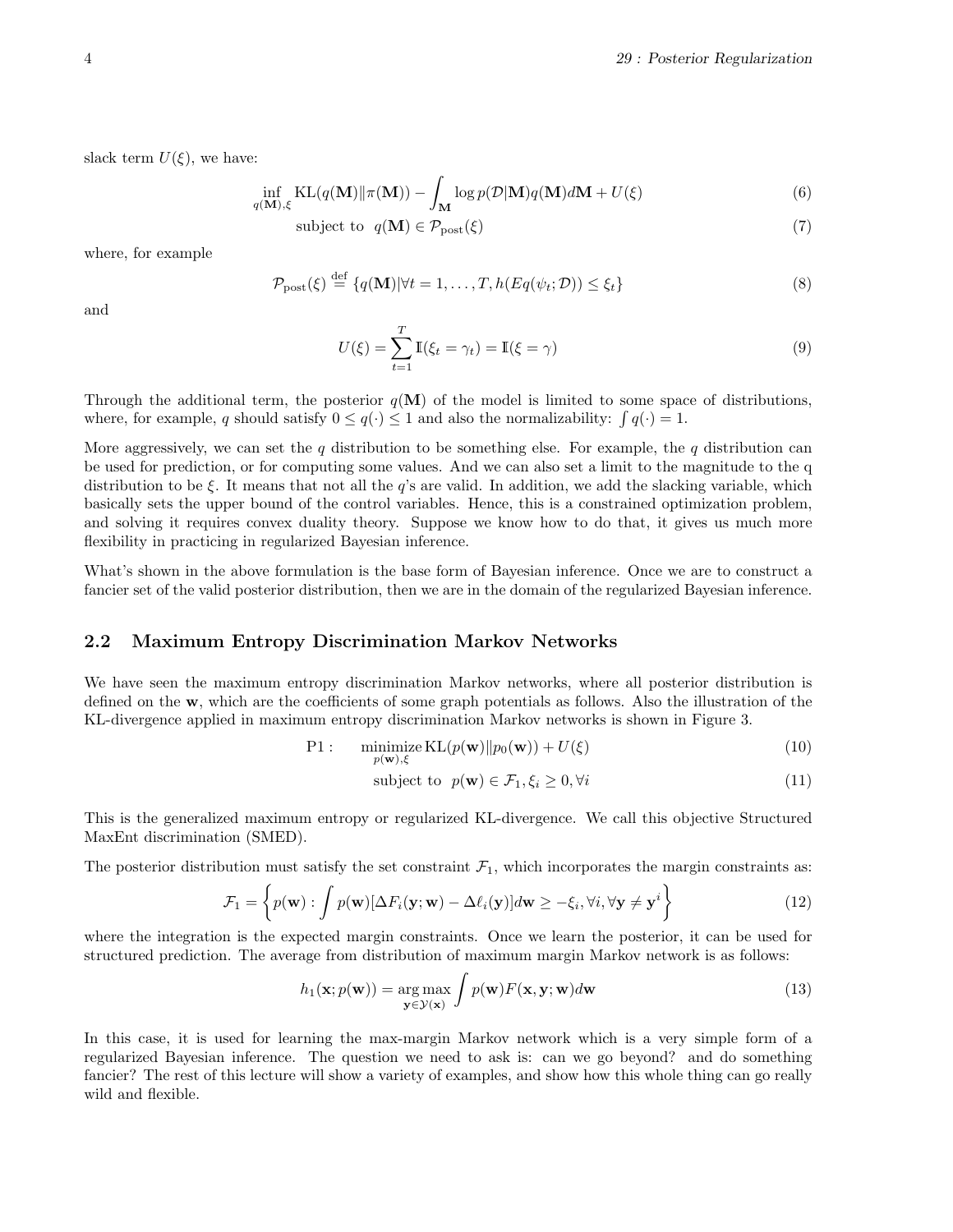

Figure 3: Illustration of Maximum Margin Markov Network.

# 3 Can We Use This Scheme to Learn Models other than Markov Networks?

Maximum Entropy Discrimination Markov Networks (MEDN) has the following three major advantages.

First of all, MEDN is an averaging model, with PAC-Bayesian prediction error guarantee shown as below:

$$
\Pr_{Q}(M(h, \mathbf{x}, \mathbf{y}) \le 0) \le \Pr_{\mathcal{D}}(M(h, \mathbf{x}, \mathbf{y}) \le \gamma) + O\left(\sqrt{\frac{\gamma^{-2}KL(p||p_0)\ln(N|\mathcal{Y}) + \ln N + \ln \delta^{-1}}{N}}\right)
$$
(14)

Second advantage is the entropy regularization, where useful biases can be introduced. We realize that we can play with the prior of the coefficients. If Gaussian prior is used, we recover the standard max-margin Markov model. If Laplacian prior is used, we can recover certain feasibility set of the posterior, and obtain primal shrinkage effect of the model, which leads to sparse max-margin Markov model. It means, for example, when designing the high-dimensional SVM, not only the decision boundary is dependent on a few support vector, but also the decision hyperplane has intrinsic low dimension because many of the entries are zero due to this  $\ell_1$  shrinkage. The objective for this example is shown below:

$$
\underset{\mu,\xi}{\text{minimize}} \sqrt{\lambda} \sum_{k=1}^{K} \left( \sqrt{\mu_k^2 + \frac{1}{\lambda}} - \frac{1}{\sqrt{\lambda}} \log \frac{\sqrt{\lambda \mu_k^2 + 1} + 1}{2} \right) + C \sum_{i=1}^{N} \xi_i \tag{15}
$$

subject to 
$$
\mu^{\top} \Delta \mathbf{f}_i(\mathbf{y}) \geq \Delta \ell_i(\mathbf{y}) - \xi_i; \xi_i \geq 0, \forall i, \forall \mathbf{y} \neq \mathbf{y}^i.
$$
 (16)

Third advantage is the ability of integrating generative and discriminative principles. We don't need to stick to Markov model, because what we are learning is the distribution of some coefficients over the graphical model. It is possible to include other ingredients in the graphical model such as a hidden variable.

Here is one such real-world example: hierarchical labeling of websites as shown in Figure 4. The gist is that we have a dataset which is intrinsically structured, but the label only exists at the base level. For a website, the label may only tell you some part is an image or text, etc. Usually, when people do machine labeling, it is often beneficial to include latent structures, which helps to partition the parameters into smaller spaces. It also helps better understanding of the lower-level grouping details. Prediction can make use of such bundle information especially during boosting stages. Items that are grouped together tend to have consistent labels. All these information can be encoded in this hierarchy of latent labels.

The difficulties comes in the training stage for such a fancy model because the data is usually not labeled with these meta-labels. The labels only come from the bottom layer.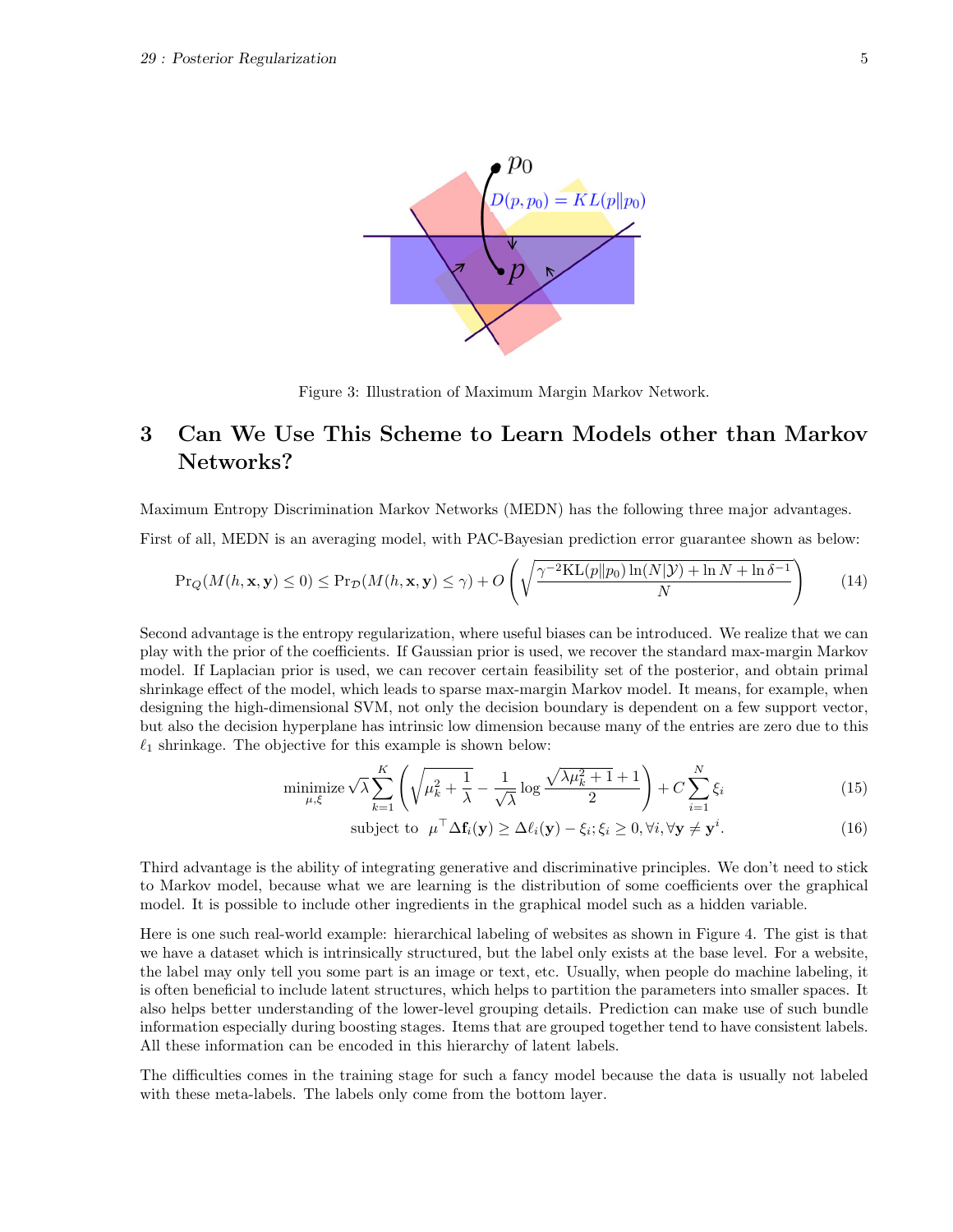

Figure 4: Illustration of Latent Hierarchical Labeling for Webpages.

In old days, people solve this by an EM-type of leaning where we impute and estimate the parameters via a maximum likelihood fashion.

Can we learn a max-margin predictor for this model which contains latent variables? Pushing latent variables into SVM-type framework is very hard. It is not only computationally difficult, but also heuristically it gets into big errors.

Unsupervised clustering using EM-type learning with margin constraints could be dangerous. One intuition is that, after random initialization, two points grouped together may have different labels. So the max-margin classifier will try to push those two data points apart. EM will escalate the error in this case. However, if the classifier is based on probabilistic model, the "pushing" decision will be made with respect to the centroid of the clusters, which would mitigate errors using EM algorithms. That is a problem with a non-probabilistic max-margin solution.

So for partially observed MaxEnDNet (PoMEN), where only the partially labeled data are given:  $\mathcal{D} = \{ \leq \mathcal{D} \leq \mathcal{D} \}$  $\mathbf{x}^i, \mathbf{y}^i, \mathbf{z}^i > \}_{i=1}^N$ , we are to learn w and z jointly, z is all the hidden variables, w is the same as before.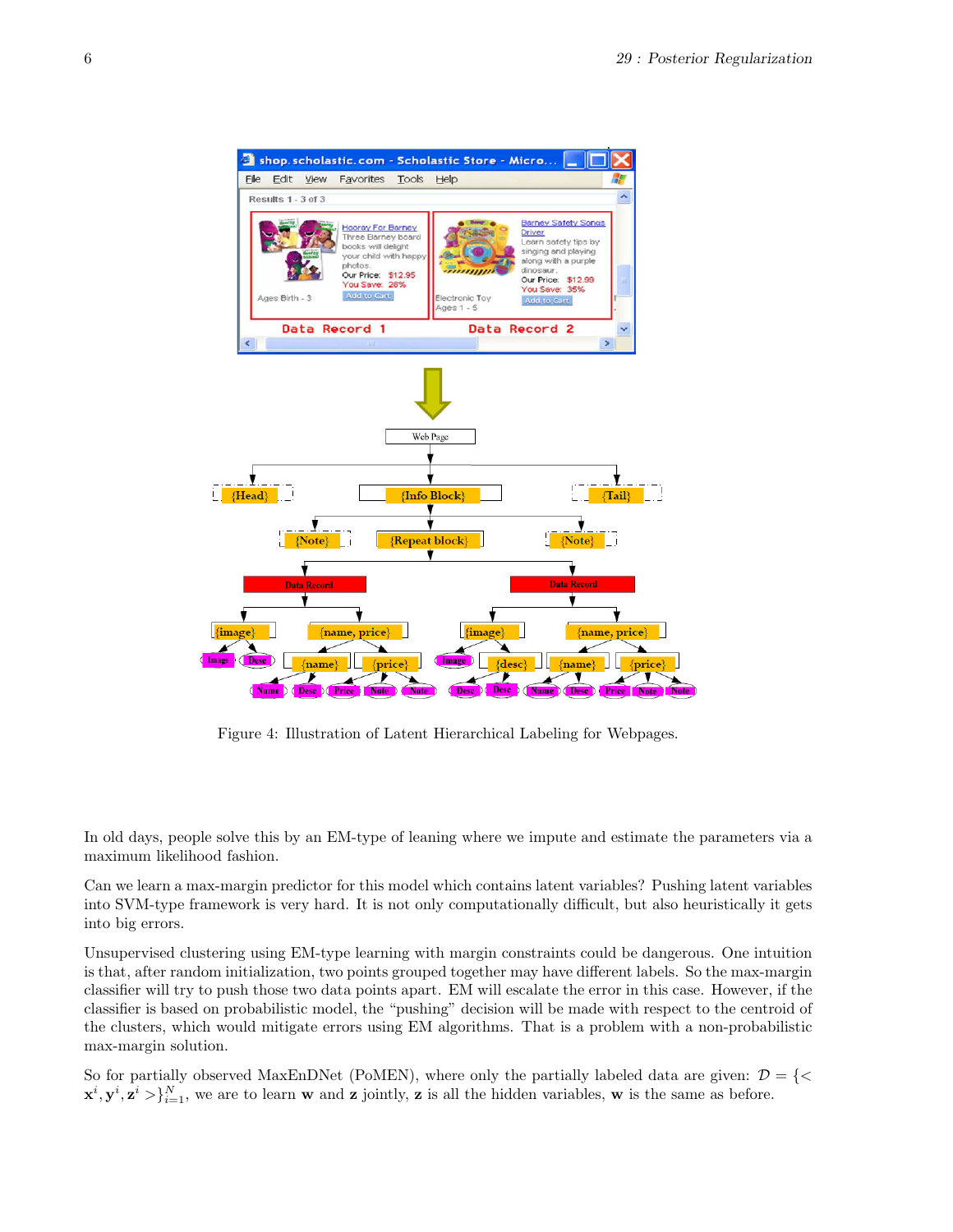The objective function is:

$$
\underset{p(\mathbf{w}, \{\mathbf{z}\}), \xi}{\text{minimize}} \text{KL}(p(\mathbf{w}, \{\mathbf{z}\}) \| p_0(\mathbf{w}, \{\mathbf{z}\})) + U(\xi) \tag{17}
$$

subject to 
$$
p(\mathbf{w}, {\mathbf{z}}) \in \mathcal{F}_2, \xi_i \geq 0, \forall i.
$$
 (18)

where

$$
\mathcal{F}_2 = \left\{ p(\mathbf{w}, \{\mathbf{z}\}) : \sum_{\mathbf{z}} \int p(\mathbf{w}, \mathbf{z}) [\Delta F_i(\mathbf{y}, \mathbf{z}; \mathbf{w}) - \Delta \ell_i(\mathbf{y})] d\mathbf{w} \geq -\xi_i, \forall i, \forall \mathbf{y} \neq \mathbf{y}^i \right\}
$$
(19)

And the prediction can be made using:

$$
h_2(\mathbf{x}) = \underset{y \in \mathcal{Y}(\mathbf{x})}{\arg \max} \sum_{\mathbf{z}} \int p(\mathbf{w}, \mathbf{z}) F(\mathbf{x}, \mathbf{y}, \mathbf{z}; \mathbf{w}) d\mathbf{w}
$$
(20)

This formulation leads to an elegant model, which fully respects the graphical model inference procedure. The inference is still following EM, with multiplicative assumption via an alternating procedure. To be more specific, the factorization assumption is:

$$
p_0(\mathbf{w}, {\mathbf{z}}) = p_0(\mathbf{w}) \prod_{i=1}^N p_0(\mathbf{z}_i)
$$
\n(21)

$$
p(\mathbf{w}, {\mathbf{z}}) = p(\mathbf{w}) \prod_{i=1}^{N} p(\mathbf{z}_i)
$$
\n(22)

The alternating minimization is as follows: in step 1, we keep  $p(\mathbf{z})$  fixed, and optimize over  $p(\mathbf{w})$ :

$$
\underset{p(\mathbf{w}), \xi}{\text{minimize}} \, \text{KL}(p(\mathbf{w}) \| p_0(\mathbf{w})) + C \sum_{i} \xi_i \tag{23}
$$

subject to 
$$
p(\mathbf{w}) \in \mathcal{F}'_1, \xi_i \geq 0, \forall i
$$
 (24)

$$
\mathcal{F}'_1 = \left\{ p(\mathbf{w}) : \int p(\mathbf{w}) E_{p(\mathbf{z})} [\Delta F_i(\mathbf{y}, \mathbf{z}; \mathbf{w}) - \Delta \ell_i(\mathbf{y})] d\mathbf{w} \geq -\xi_i, \forall i, \forall \mathbf{y} \right\}
$$
(25)

In step 2, we keep  $p(\mathbf{w})$  fixed, and optimize over  $p(\mathbf{z})$ :

$$
\underset{p(\mathbf{w}), \xi}{\text{minimize}} \, \text{KL}(p(\mathbf{w}) \| p_0(\mathbf{w})) + C\xi_i \tag{26}
$$

subject to  $p(\mathbf{z}) \in \mathcal{F}^*$ ,  $\xi_i \geq 0, \forall i$  (27)

$$
\mathcal{F}^*_{1} = \left\{ p(\mathbf{w}) : \sum_{\mathbf{z}} p(\mathbf{z}) \int p(\mathbf{w}) E_{p(\mathbf{z})} [\Delta F_i(\mathbf{y}, \mathbf{z}; \mathbf{w}) - \Delta \ell_i(\mathbf{y})] d\mathbf{w} \geq -\xi_i, \forall i, \forall \mathbf{y} \right\}
$$
(28)

The alternating steps will reduce to an LP with a polynomial number of constraints, which is the same as the previously discussed fully observed max-margin Markov model.

# 4 Predictive Latent Subspace Learning via a Large-Margin Approach

Finding latent subspace representations is an old topic which maps a high-dimensional representation into a latent low-dimensional representation, where each dimension can have some interpretable meaning, for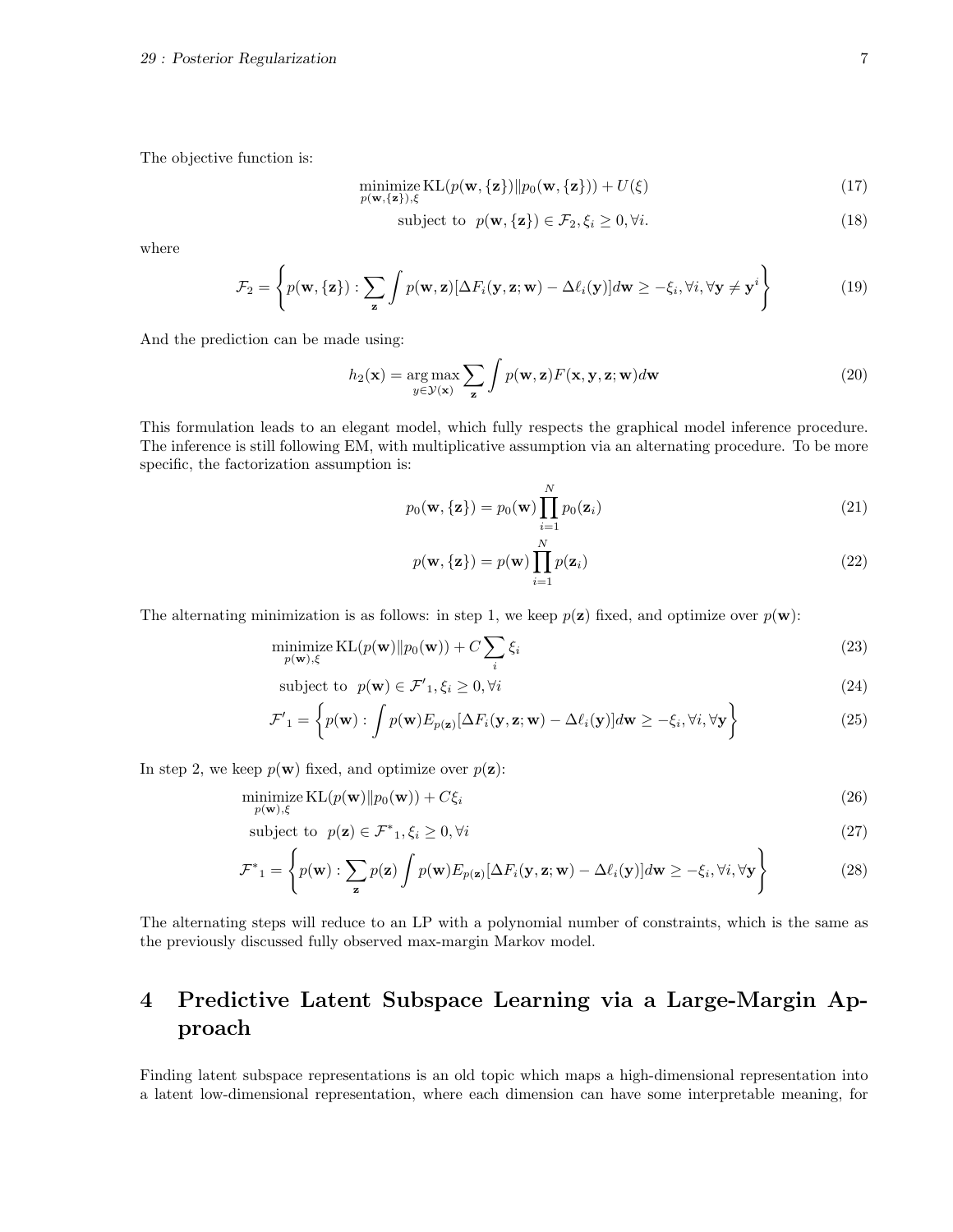example, a semantic topic. Examples are topic models (or latent Dirichlet allocation (LDA)), total scene latent space models, multi0view latent Markov models, principal component analysis, canonical component analysis, etc.

We are interested in the predictive subspace learning with supervision. Unsupervised latent subspace representations are generic but can be suboptimal for predictions. Many datasets are available with supervised side information, but they can be noisy. Good news is that they are not random noise. For example, labels and rating scores are usually assigned based on some intrinsic property of the data which is helpful to suppress noise and capture the most useful aspects of the data. The goal here is to Discover latent subspace representations that are both predictive and interpretable by exploring weak supervision information.

## 4.1 Latent Dirichlet Allocation

The generative procedure: for each document d, sample a topic proportion  $\theta_d \sim \text{Dir}(\alpha)$ , and for each word, sample a topic  $Z_{d,n} \sim \text{Mult}(\theta_d)$  and sample a word  $W_{d,n} \sim \text{Mult}(\beta_{z_{d,n}})$ 

The joint distribution for LDA is:

$$
p(\theta, \mathbf{z}, \mathbf{W} | \alpha, \beta) = \prod_{d=1}^{D} p(\theta_d | \alpha) \left( \prod_{n=1}^{N} p(z_{dn} | \theta_d) p(w_{dn} | z_{dn}, \beta) \right)
$$
(29)

But the exact inference is intractable.

The variational inference is:

$$
q(\mathbf{z}, \theta) \sim p(\mathbf{z}, \theta | \mathbf{W}, \alpha, \beta)
$$
\n(30)

$$
\mathcal{L}(q) = -E_q[\log p(\theta, \mathbf{z}, \mathbf{W} | \alpha, \beta)] - \mathcal{H}(q(\mathbf{z}, \theta)) \ge -\log p(\mathbf{W} | \alpha, \beta)
$$
\n(31)

We can minimize the variational bound to estimate parameters and infer the posterior distribution.

For maximum entropy discrimination LDA (MedLDA), the regression model is:

$$
P1(\text{MedLDA}^r): \underset{q,\alpha,\beta,\delta^2,\xi,\xi^*}{\text{minimize}} \mathcal{L}(q) + C \sum_{d=1}^D (\xi_d + \xi_d^*)
$$
(32)

subject to 
$$
\forall d : y_d - E[\eta^\top Z_d] \le \epsilon + \xi_d, \mu_d; -y_d + E[\eta^\top Z_d] \le \epsilon + \xi_d^*, \mu_d^*; \xi_d \ge 0, v_d; \xi_d^* \ge 0, v_d^* \tag{33}
$$

and MedLDA classification model is:

$$
P2(\text{MedLDA}^c): \underset{q,q(\eta),\alpha,\beta,\xi}{\text{minimize}} \mathcal{L}(q) + C \sum_{d=1}^{D} (\xi_d)
$$
 (34)

subject to 
$$
\forall d, y \neq y_d : E[\eta^\top \Delta \mathbf{f}_d(y)] \geq 1 - \xi_d; \xi_d \geq 0.
$$
 (35)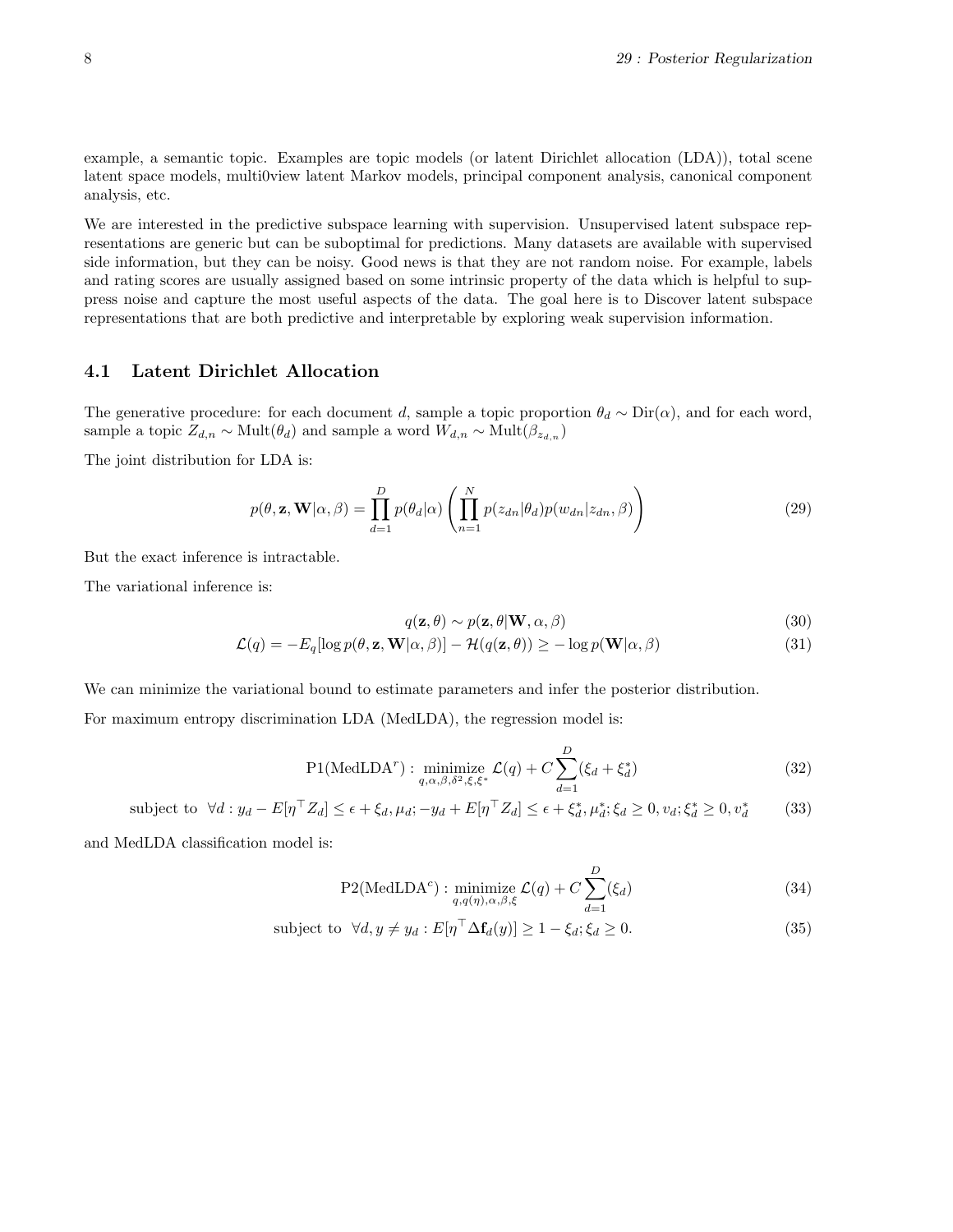MedLDA makes the classification problem easier because MedLDA causes segregation of data classes. The margin constraint due to classification produces a bias in the projection of the data in the topical space. We also have a bias in learning the basis of the topics which makes the data more discriminative.

#### 4.2 Comparison to others

Classifying documents is a complex process. The usual baseline for this problem is to running LDA on the data to project the topic into latent space. We then run second space lSVM on on these to get document labels.

Another approach to solving this problem is by using sLDA or DiscLDA which perform inference using probabilistic supervised topic models, modelling the predictive labels in the train gof the topics, producing a bias. These methods hence achieve somewhat better performance due to this. But these techniques are based on maximizing the likelihood rather than maximizing the separation margin. MedLDA on the other hand produces topic distribution and the predicted class directly. Since this is based on maximum margin principle it performs the best.



Figure 5: Comparison of different classifiers

If instead we perform SVM classification on the topic distributions produced by MedLDA, we don't get much better classification. This suggests that the original MedLDA is already exhausting the benefit in the data by separating in the max-margin fashion and thus using another SVM is thus not very useful.

MedLDA is also as fast as performing SVM on topic models. Because it iteratively performs the latent variable computation and topic estimation in almost the same manner as topic models without doing any probabilistic inference. sLDA is more expensive because it based on an joint probabilistic model which requires a heavy probabilistic inference over latent variables.

#### 4.3 Posterior Regularization on Other Parametric models

The same technique can be applied to the scene classification problem. We just replace documents with images and image segments of "words". We can apply margin constraints on the labels and we get better performance than other algorithms.

Similarly, in RBM's the feature vectors are separated from the prediction layer by a latent layer. For making prediction, we can train a predictive RBM, we can put labels on the top layer, thus producing a discriminative RBM.